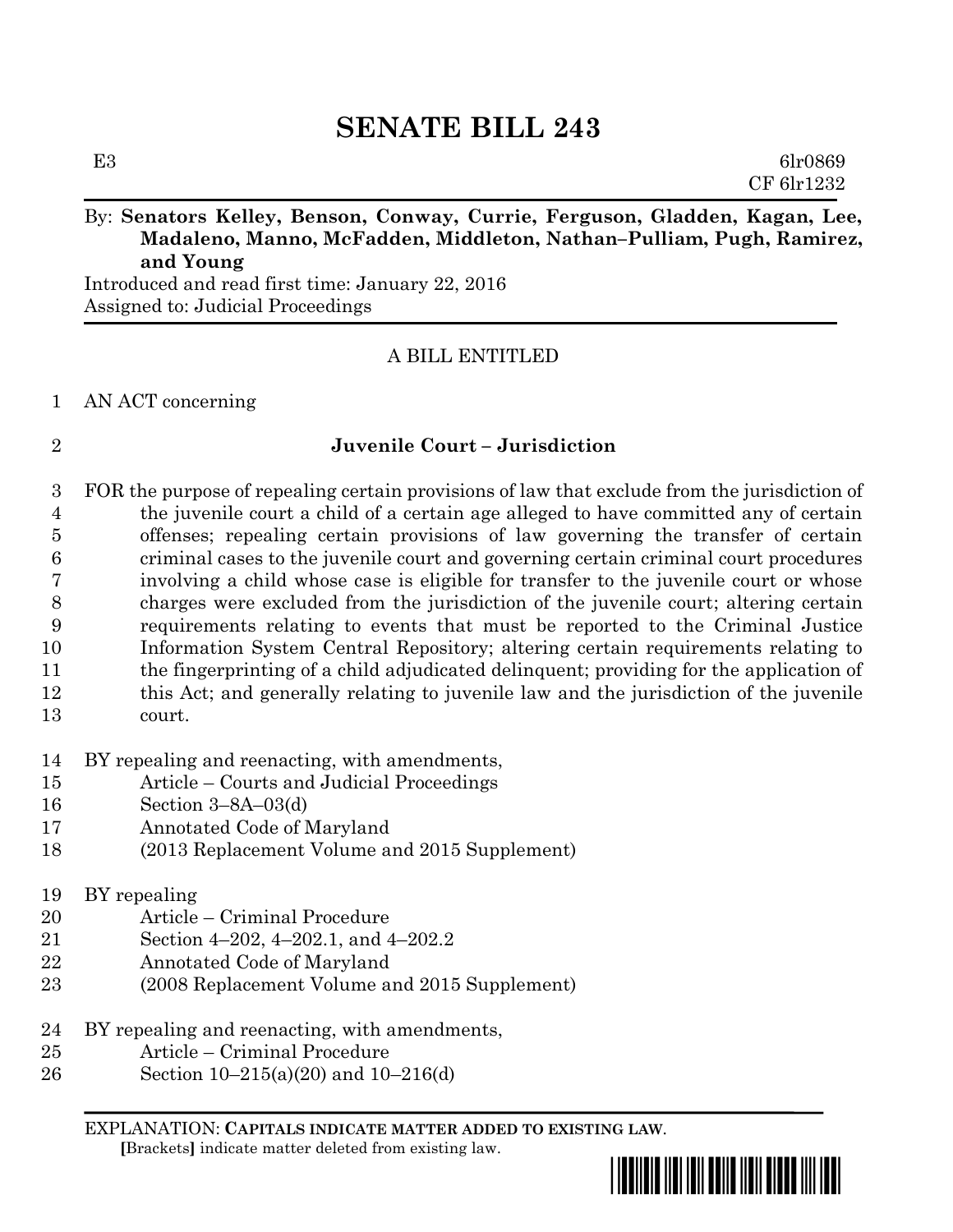|                            | $\overline{2}$                                                                                                                                                                                                                                                                                                              |        | <b>SENATE BILL 243</b>                                                                                                                                                                                                                                                                                                                                          |  |  |
|----------------------------|-----------------------------------------------------------------------------------------------------------------------------------------------------------------------------------------------------------------------------------------------------------------------------------------------------------------------------|--------|-----------------------------------------------------------------------------------------------------------------------------------------------------------------------------------------------------------------------------------------------------------------------------------------------------------------------------------------------------------------|--|--|
| $\mathbf{1}$<br>$\sqrt{2}$ | Annotated Code of Maryland                                                                                                                                                                                                                                                                                                  |        | (2008 Replacement Volume and 2015 Supplement)                                                                                                                                                                                                                                                                                                                   |  |  |
| $\boldsymbol{3}$<br>4      |                                                                                                                                                                                                                                                                                                                             |        | SECTION 1. BE IT ENACTED BY THE GENERAL ASSEMBLY OF MARYLAND,<br>That the Laws of Maryland read as follows:                                                                                                                                                                                                                                                     |  |  |
| $\overline{5}$             |                                                                                                                                                                                                                                                                                                                             |        | Article - Courts and Judicial Proceedings                                                                                                                                                                                                                                                                                                                       |  |  |
| 6                          | $3 - 8A - 03$ .                                                                                                                                                                                                                                                                                                             |        |                                                                                                                                                                                                                                                                                                                                                                 |  |  |
| 7                          | (d)                                                                                                                                                                                                                                                                                                                         |        | The court does not have jurisdiction over:                                                                                                                                                                                                                                                                                                                      |  |  |
| 8<br>9<br>10<br>11         | (1)                                                                                                                                                                                                                                                                                                                         |        | [A child at least 14 years old alleged to have done an act which, if<br>committed by an adult, would be a crime punishable by life imprisonment, as well as all<br>other charges against the child arising out of the same incident, unless an order removing<br>the proceeding to the court has been filed under $\S$ 4-202 of the Criminal Procedure Article; |  |  |
| 12<br>13<br>14             | (2)<br>that prescribes a penalty of incarceration;                                                                                                                                                                                                                                                                          |        | A child at least 16 years old alleged to have done an act in violation of<br>any provision of the Transportation Article or other traffic law or ordinance, except an act                                                                                                                                                                                       |  |  |
| 15<br>16<br>17             | $(3)$ (2)                                                                                                                                                                                                                                                                                                                   |        | A child at least 16 years old alleged to have done an act in<br>violation of any provision of law, rule, or regulation governing the use or operation of a boat,<br>except an act that prescribes a penalty of incarceration; OR                                                                                                                                |  |  |
| 18<br>19<br>20<br>21       | A child at least 16 years old alleged to have committed any of the<br>$\vert (4) \vert$<br>following crimes, as well as all other charges against the child arising out of the same<br>incident, unless an order removing the proceeding to the court has been filed under $\S$<br>4-202 of the Criminal Procedure Article: |        |                                                                                                                                                                                                                                                                                                                                                                 |  |  |
| 22                         |                                                                                                                                                                                                                                                                                                                             | (i)    | Abduction;                                                                                                                                                                                                                                                                                                                                                      |  |  |
| 23                         |                                                                                                                                                                                                                                                                                                                             | (ii)   | Kidnapping;                                                                                                                                                                                                                                                                                                                                                     |  |  |
| 24                         |                                                                                                                                                                                                                                                                                                                             | (iii)  | Second degree murder;                                                                                                                                                                                                                                                                                                                                           |  |  |
| 25                         |                                                                                                                                                                                                                                                                                                                             | (iv)   | Manslaughter, except involuntary manslaughter;                                                                                                                                                                                                                                                                                                                  |  |  |
| 26                         |                                                                                                                                                                                                                                                                                                                             | (v)    | Second degree rape;                                                                                                                                                                                                                                                                                                                                             |  |  |
| 27                         |                                                                                                                                                                                                                                                                                                                             | (vi)   | Robbery under § 3-403 of the Criminal Law Article;                                                                                                                                                                                                                                                                                                              |  |  |
| 28<br>29                   | Law Article;                                                                                                                                                                                                                                                                                                                | (vii)  | Second degree sexual offense under $\S 3-306(a)(1)$ of the Criminal                                                                                                                                                                                                                                                                                             |  |  |
| 30<br>31                   | Law Article;                                                                                                                                                                                                                                                                                                                | (viii) | Third degree sexual offense under $\S 3-307(a)(1)$ of the Criminal                                                                                                                                                                                                                                                                                              |  |  |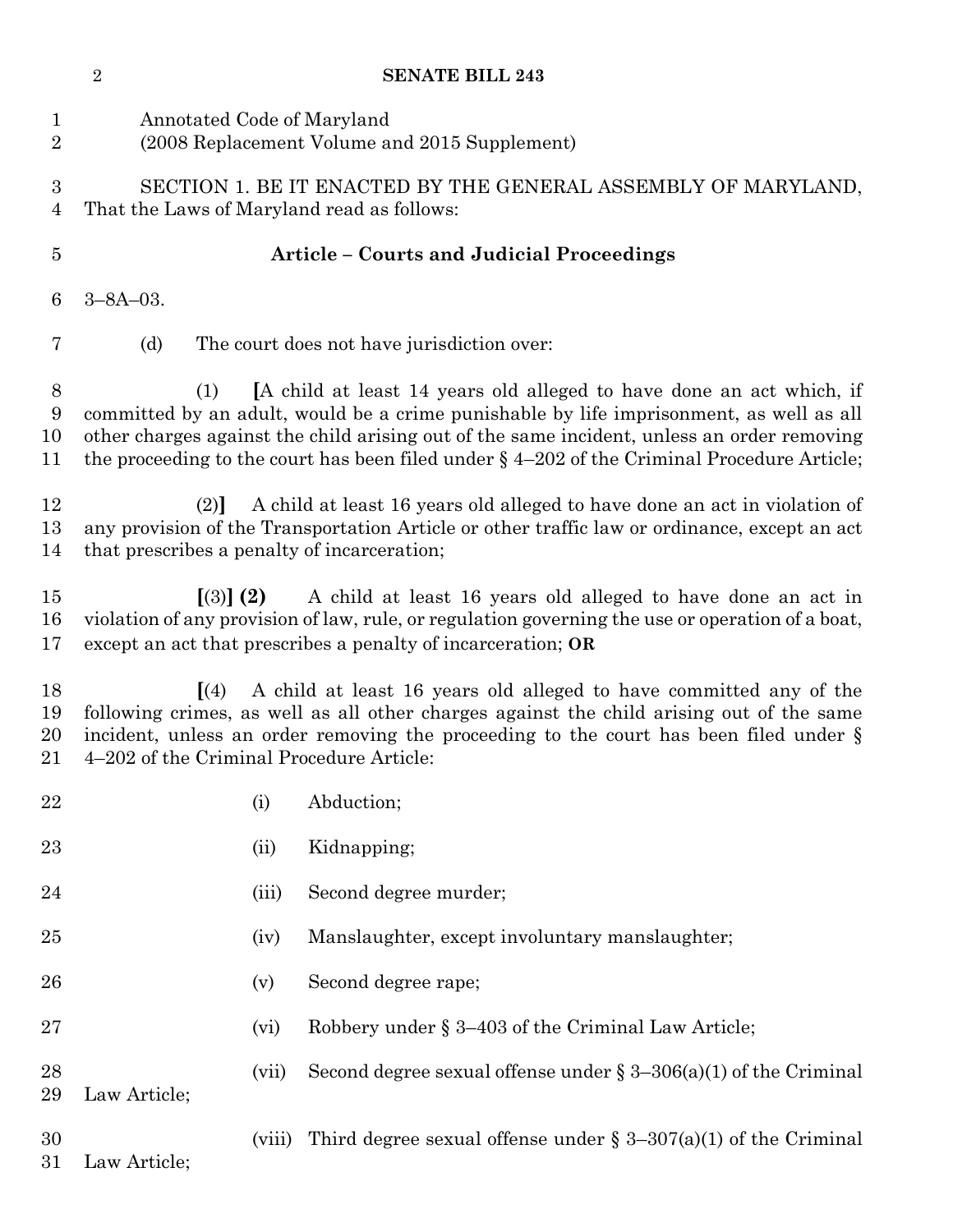## **SENATE BILL 243** 3

| $\mathbf{1}$<br>$\overline{2}$ | the Public Safety Article;                | (ix)      | A crime in violation of § 5–133, § 5–134, § 5–138, or § 5–203 of                                                                                                                                                                                                      |
|--------------------------------|-------------------------------------------|-----------|-----------------------------------------------------------------------------------------------------------------------------------------------------------------------------------------------------------------------------------------------------------------------|
| 3<br>4                         |                                           | (x)       | Using, wearing, carrying, or transporting a firearm during and<br>in relation to a drug trafficking crime under $\S 5-621$ of the Criminal Law Article;                                                                                                               |
| $\overline{5}$                 |                                           | (xi)      | Use of a firearm under $\S 5-622$ of the Criminal Law Article;                                                                                                                                                                                                        |
| 6<br>7                         | Law Article;                              | (xii)     | Carjacking or armed carjacking under $\S$ 3-405 of the Criminal                                                                                                                                                                                                       |
| 8<br>$\boldsymbol{9}$          | Article;                                  | (xiii)    | Assault in the first degree under $\S 3-202$ of the Criminal Law                                                                                                                                                                                                      |
| 10<br>11                       | Criminal Law Article;                     | (xiv)     | Attempted murder in the second degree under $\S$ 2-206 of the                                                                                                                                                                                                         |
| 12<br>13<br>14                 | Criminal Law Article;                     | (xv)      | Attempted rape in the second degree under $\S$ 3-310 of the<br>Criminal Law Article or attempted sexual offense in the second degree under $\S 3-312$ of the                                                                                                          |
| 15                             |                                           | (xvi)     | Attempted robbery under § 3-403 of the Criminal Law Article; or                                                                                                                                                                                                       |
| 16<br>17                       | Criminal Law Article;                     |           | (xvii) A violation of $\S$ 4-203, $\S$ 4-204, $\S$ 4-404, or $\S$ 4-405 of the                                                                                                                                                                                        |
| 18<br>19<br>$20\,$<br>21       | (5)<br>the Criminal Procedure Article; or |           | A child who previously has been convicted as an adult of a felony and is<br>subsequently alleged to have committed an act that would be a felony if committed by an<br>adult, unless an order removing the proceeding to the court has been filed under $\S$ 4-202 of |
| 22<br>$^{23}$<br>24            | Family Law Article.                       | $(6)$ (3) | A peace order proceeding in which the victim, as defined in $\S$<br>$3-8A-01$ (cc)(1)(ii) of this subtitle, is a person eligible for relief, as defined in § 4-501 of the                                                                                             |
| 25                             |                                           |           | <b>Article - Criminal Procedure</b>                                                                                                                                                                                                                                   |
| 26                             | $[4 - 202]$                               |           |                                                                                                                                                                                                                                                                       |
| $27\,$                         | (a)<br>(1)                                |           | In this section the following words have the meanings indicated.                                                                                                                                                                                                      |
| 28                             | (2)                                       |           | "Victim" has the meaning stated in $\S 11-104$ of this article.                                                                                                                                                                                                       |
| 29<br>30                       | (3)<br>article.                           |           | "Victim's representative" has the meaning stated in $\S$ 11–104 of this                                                                                                                                                                                               |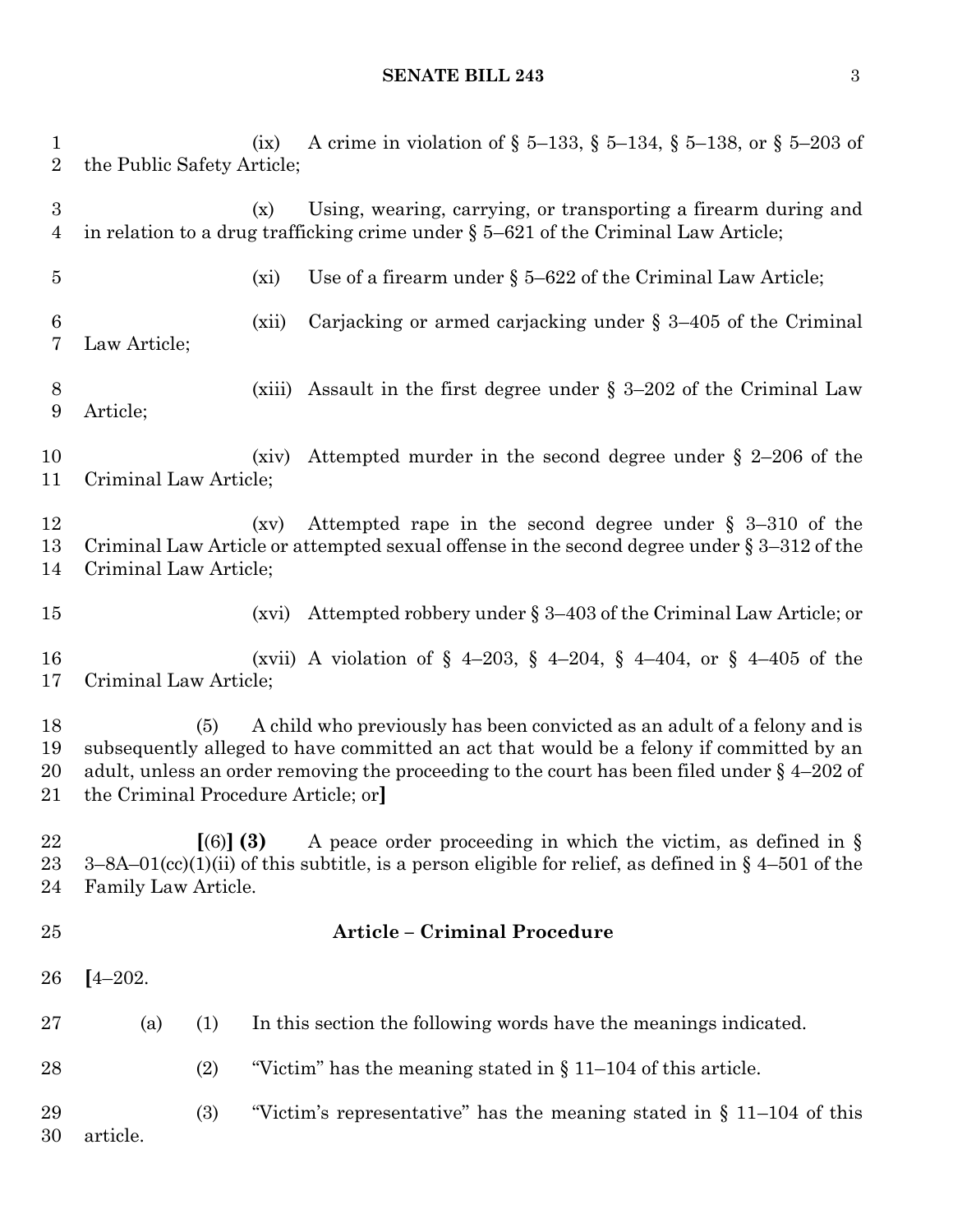| $\mathbf{1}$<br>$\sqrt{2}$<br>3 | Except as provided in subsection (c) of this section, a court exercising criminal<br>(b)<br>jurisdiction in a case involving a child may transfer the case to the juvenile court before<br>trial or before a plea is entered under Maryland Rule 4-242 if: |
|---------------------------------|------------------------------------------------------------------------------------------------------------------------------------------------------------------------------------------------------------------------------------------------------------|
| 4<br>$\overline{5}$             | the accused child was at least 14 but not 18 years of age when the<br>(1)<br>alleged crime was committed;                                                                                                                                                  |
| 6<br>7                          | the alleged crime is excluded from the jurisdiction of the juvenile court<br>(2)<br>under § $3-8A-03(d)(1)$ , (4), or (5) of the Courts Article; and                                                                                                       |
| $8\,$<br>9                      | the court determines by a preponderance of the evidence that a transfer<br>(3)<br>of its jurisdiction is in the interest of the child or society.                                                                                                          |
| 10<br>11                        | The court may not transfer a case to the juvenile court under subsection (b) of<br>$\left( \text{c}\right)$<br>this section if:                                                                                                                            |
| 12<br>13                        | the child was convicted in an unrelated case excluded from the<br>(1)<br>jurisdiction of the juvenile court under $\S 3-8A-03(d)(1)$ or (4) of the Courts Article; or                                                                                      |
| 14<br>15                        | the alleged crime is murder in the first degree and the accused child<br>(2)<br>was 16 or 17 years of age when the alleged crime was committed.                                                                                                            |
| 16<br>17                        | (d)<br>In determining whether to transfer jurisdiction under subsection (b) of this<br>section, the court shall consider:                                                                                                                                  |
| 18                              | the age of the child;<br>(1)                                                                                                                                                                                                                               |
| 19                              | (2)<br>the mental and physical condition of the child;                                                                                                                                                                                                     |
| 20<br>21                        | (3)<br>the amenability of the child to treatment in an institution, facility, or<br>program available to delinquent children;                                                                                                                              |
| 22                              | (4)<br>the nature of the alleged crime; and                                                                                                                                                                                                                |
| 23                              | the public safety.<br>(5)                                                                                                                                                                                                                                  |
| 24<br>25<br>26                  | In making a determination under this section, the court may order that a<br>(e)<br>study be made concerning the child, the family of the child, the environment of the child,<br>and other matters concerning the disposition of the case.                 |
| 27<br>28                        | (f)<br>The court shall make a transfer determination within 10 days after the date<br>of a transfer hearing.                                                                                                                                               |
| 29<br>30                        | If the court transfers its jurisdiction under this section, the court may order<br>(g)<br>the child held for an adjudicatory hearing under the regular procedure of the juvenile court.                                                                    |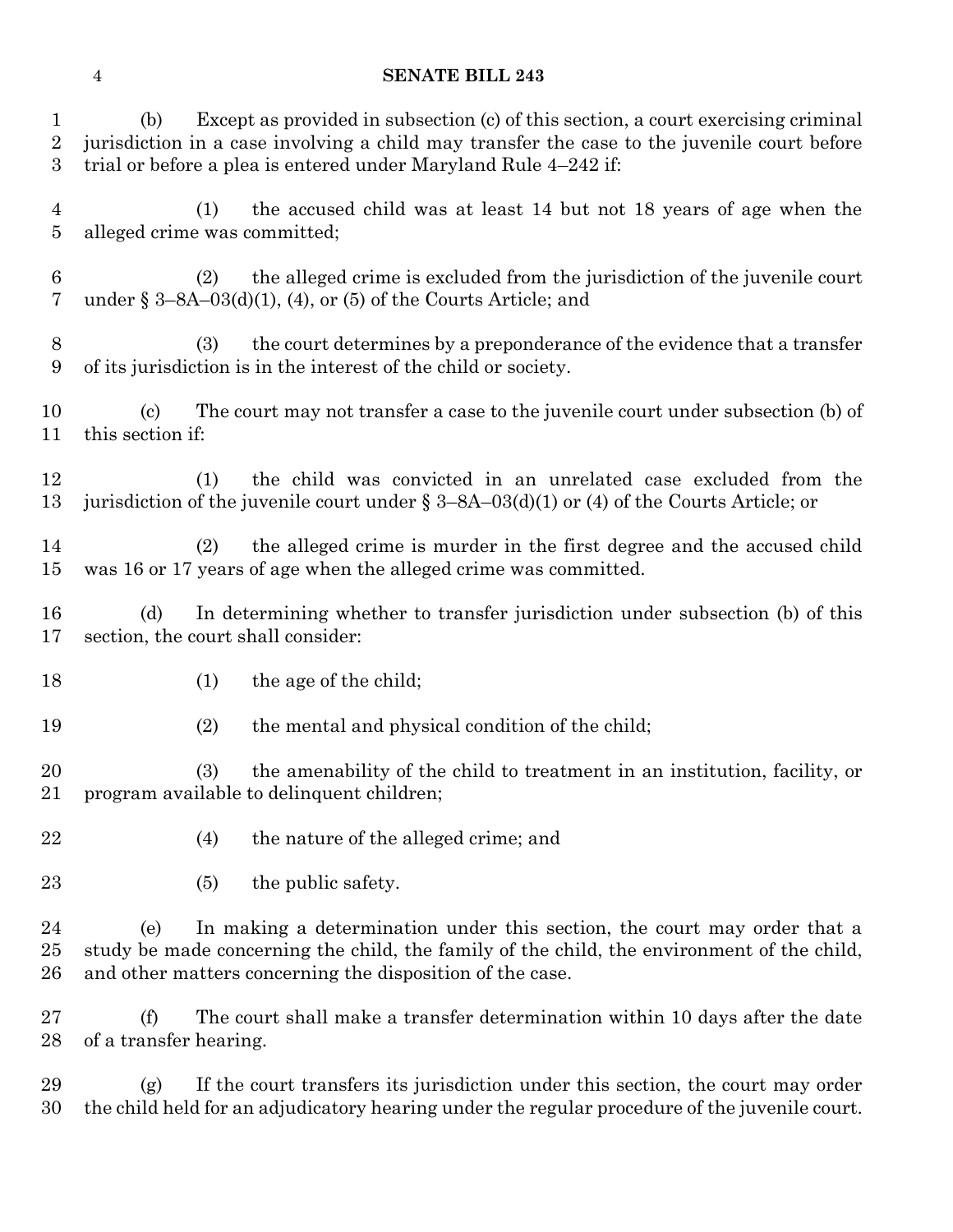## **SENATE BILL 243** 5

| 1<br>$\overline{2}$                | Pending a determination under this section to transfer its jurisdiction,<br>(1)<br>(h)<br>the court shall order the child to be held in a secure juvenile facility unless:                                                                                                     |
|------------------------------------|--------------------------------------------------------------------------------------------------------------------------------------------------------------------------------------------------------------------------------------------------------------------------------|
| $\boldsymbol{3}$<br>$\overline{4}$ | the child is released on bail, recognizance, or other conditions of<br>(i)<br>pretrial release;                                                                                                                                                                                |
| $\overline{5}$<br>$6\phantom{.}6$  | there is not available capacity in a secure juvenile facility, as<br>(ii)<br>determined by the Department of Juvenile Services; or                                                                                                                                             |
| 7<br>$8\,$                         | the court finds that detention in a secure juvenile facility would<br>(iii)<br>pose a risk of harm to the child or others.                                                                                                                                                     |
| 9<br>10<br>11                      | If the court makes a finding under paragraph $(1)(iii)$ of this subsection<br>(2)<br>that detention in a secure juvenile facility would pose a risk of harm to the child or others,<br>the court shall state the reasons for the finding on the record.                        |
| 12<br>13                           | A victim or victim's representative shall be given notice of the transfer<br>(i)<br>(1)<br>hearing as provided under $\S$ 11–104 of this article.                                                                                                                              |
| 14<br>15                           | A victim or a victim's representative may submit a victim impact<br>(2)<br>(i)<br>statement to the court as provided in $\S 11-402$ of this article.                                                                                                                           |
| 16<br>17<br>18                     | This paragraph does not preclude a victim or victim's<br>(ii)<br>representative who has not filed a notification request form under $\S 11-104$ of this article<br>from submitting a victim impact statement to the court.                                                     |
| 19<br>20                           | The court shall consider a victim impact statement in<br>(iii)<br>determining whether to transfer jurisdiction under this section.                                                                                                                                             |
| 21<br>22<br>23                     | Regardless of whether the District Court has jurisdiction over the case,<br>(1)<br>(i)<br>at a bail review or preliminary hearing before the District Court involving a child whose<br>case is eligible for transfer under subsection (b) of this section, the District Court: |
| 24<br>25                           | may order that a study be made under the provisions of<br>(i)<br>subsection (e) of this section; and                                                                                                                                                                           |
| 26<br>$27\,$                       | shall order that the child be held in a secure juvenile facility<br>(ii)<br>pending a transfer determination under this section unless:                                                                                                                                        |
| 28<br>29                           | the child is released on bail, recognizance, or other<br>1.<br>conditions of pretrial release;                                                                                                                                                                                 |
| 30<br>$31\,$                       | there is not available capacity at a secure juvenile facility<br>2.<br>as determined by the Department of Juvenile Services; or                                                                                                                                                |
| 32<br>$33\,$                       | 3.<br>the District Court finds that detention in a secure juvenile<br>facility would pose a risk of harm to the child or others.                                                                                                                                               |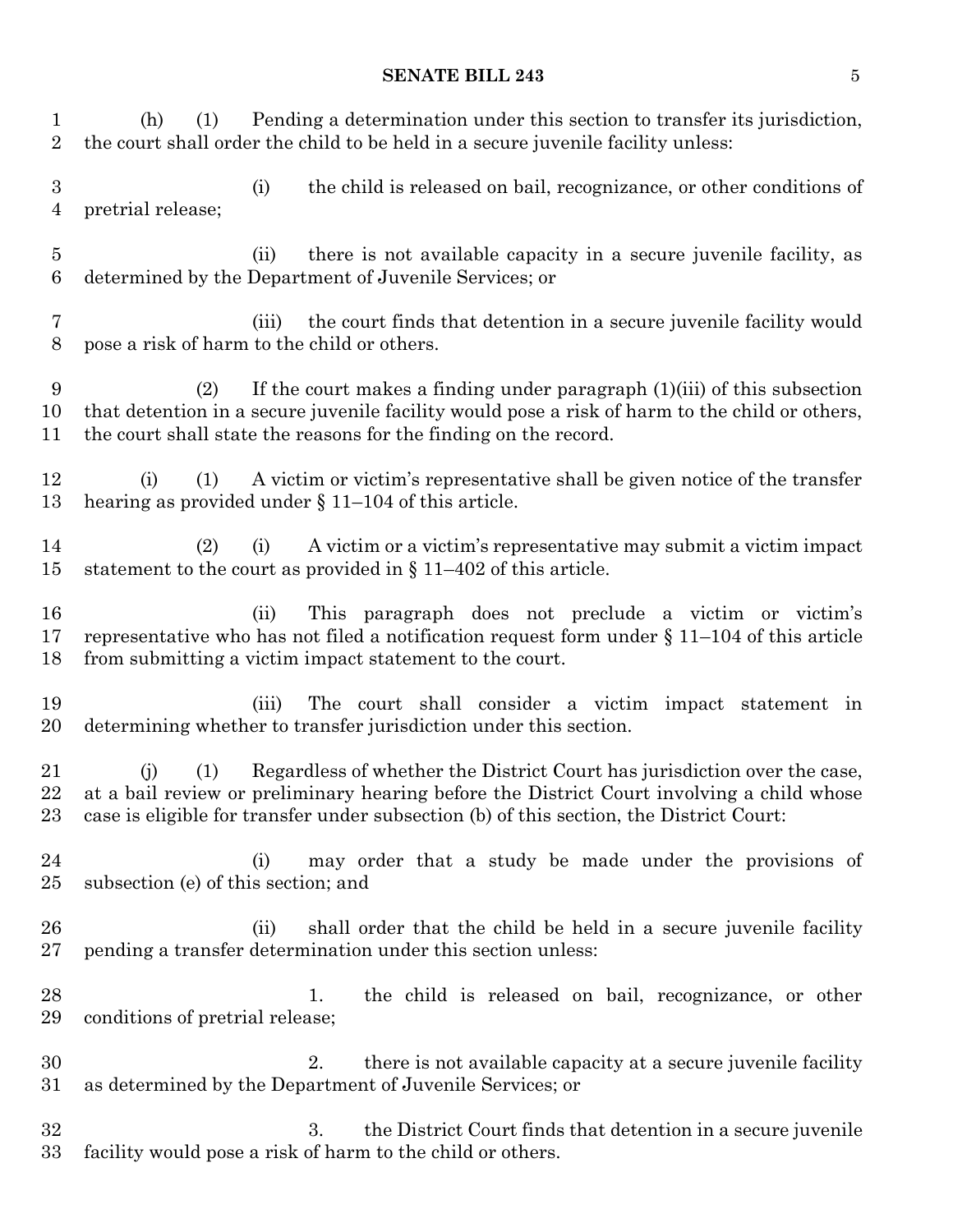(2) If the District Court makes a finding under paragraph (1)(ii)3 of this subsection that detention in a secure juvenile facility would pose a risk of harm to the child or others, the District Court shall state the reasons for the finding on the record.**] [**4–202.1. (a) In this section, "child" means a defendant who is under the age of 18 years 6 and whose case is eligible for transfer under the provisions of  $\ell_4 = 202(b)(1)$  and (2) and (c) of this subtitle. (b) If a child remains in custody for any reason after a bail review hearing: (1) in the case of a child charged with a felony that is not within the jurisdiction of the District Court, the District Court shall: (i) clearly indicate on the case file and in computer records that the case involves a detained child; and (ii) set a preliminary hearing to be held within 15 days after the bail review hearing; or (2) in the case of a child charged with a crime in the District Court, the District Court: (i) shall clearly indicate on the case file and in computer records that the case involves a detained child; 19 (ii) shall set a transfer hearing under  $\S$  4–202 of this subtitle to be held within 30 days after the filing of the charging document; 21 (iii) may order that a study be made under  $\S$  4–202 of this subtitle; and 23 (iv) shall require that prompt notice be given to counsel for the child, or, if the child is not represented by counsel, to the Office of the Public Defender. (c) On receipt of a District Court case file that indicates that the case involves a child who was detained after a bail review hearing under subsection (b) of this section, a circuit court: (1) unless previously set by the District Court under subsection (b)(2) of this section, shall set a transfer hearing under § 4–202 of this subtitle to be held within 30 days after the filing of the charging document in the circuit court; (2) unless previously ordered by the District Court under subsection (b)(2) 32 of this section, may order that a study be made under  $\S$  4–202 of this subtitle; and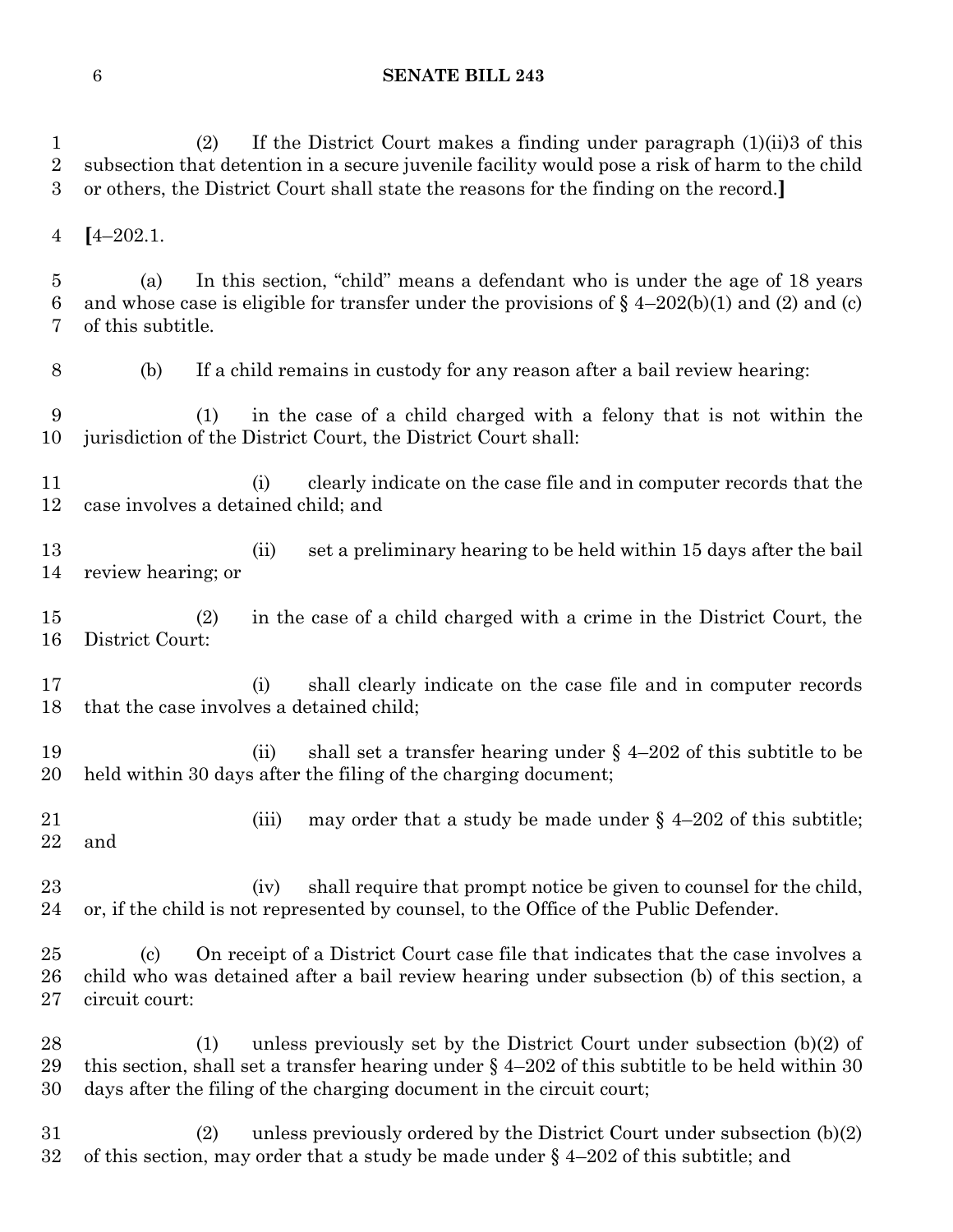(3) shall require that prompt notice be given to counsel for the child, or, if the child is not represented by counsel, to the Office of the Public Defender.**] [**4–202.2. (a) At sentencing, a court exercising criminal jurisdiction in a case involving a child shall determine whether to transfer jurisdiction to the juvenile court if: (1) as a result of trial or a plea entered under Maryland Rule 4–242, all charges that excluded jurisdiction from the juvenile court under § 3–8A–03(d)(1) or (4) of the Courts Article do not result in a finding of guilty; and 9 (2) (i) pretrial transfer was prohibited under  $\S$  4–202(c)(2) of this subtitle; or 11 (ii) the court did not transfer jurisdiction after a hearing under § 4–202(b) of this subtitle. (b) In determining whether to transfer jurisdiction under subsection (a) of this section, the court shall consider: 15 (1) the age of the child; (2) the mental and physical condition of the child; (3) the amenability of the child to treatment in an institution, facility, or program available to delinquent children; (4) the nature of the child's acts as proven in the trial or admitted to in a plea entered under Maryland Rule 4–242; and (5) public safety. (c) The court may not consider transferring jurisdiction to the juvenile court under this section if: (1) under the terms of a plea agreement entered under Maryland Rule 4–243, the child agrees that jurisdiction is not to be transferred; or 26 (2) pretrial transfer was prohibited under  $\S$  4–202(c)(1) of this subtitle. (d) (1) A victim or victim's representative shall be given notice of the transfer hearing as provided under § 11–104 of this article. (2) (i) A victim or victim's representative may submit a victim impact statement to the court as provided in § 11–402 of this article.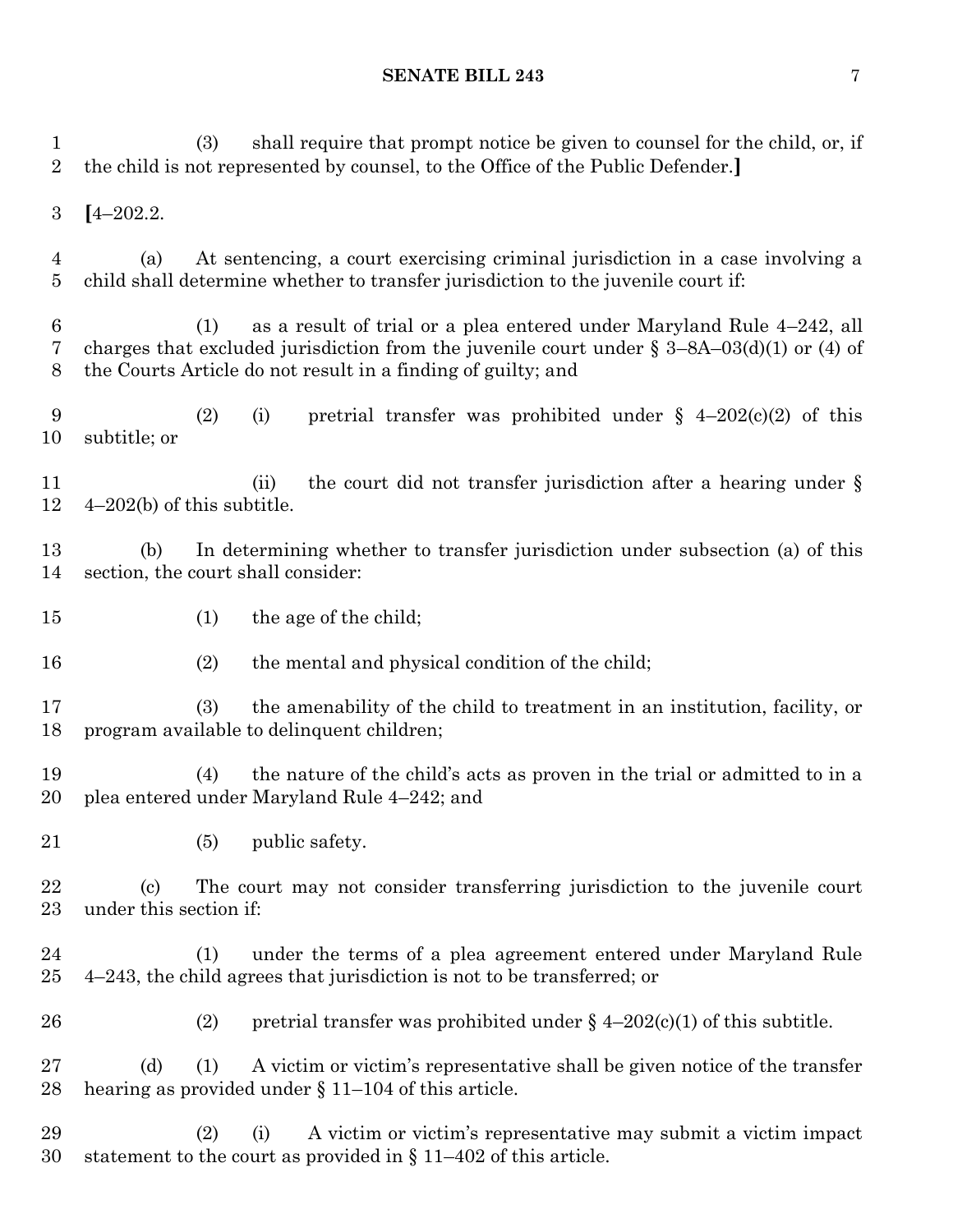(ii) This paragraph does not preclude a victim or victim's representative who has not filed a notification request form under § 11–104 of this article from submitting a victim impact statement to the court. (iii) The court shall consider a victim impact statement in determining whether to transfer jurisdiction under this section. (e) (1) If the court transfers its jurisdiction to the juvenile court, the court shall conduct a disposition under the regular procedures of the juvenile court. (2) The record of the hearing and of the disposition shall be transferred to the juvenile court, subject to § 3–8A–27 of the Courts Article.**]** 10–215. (a) The following events are reportable events under this subtitle that must be reported to the Central Repository in accordance with § 10–214 of this subtitle: (20) an adjudication of a child as delinquent**[**: 14 (i) if the child is at least 14 years old, for an act described in § 3–8A–03(d)(1) of the Courts Article; or 16 (ii) if the child is at least 16 years old, for an act described in § 3–8A–03(d)(4) or (5) of the Courts Article**] FOR AN ACT THAT, IF COMMITTED BY AN ADULT, WOULD BE A CRIME PUNISHABLE BY LIFE IMPRISONMENT**; 10–216. (d) (1) This subsection only applies to an adjudication of delinquency of a child**[**: 22 (i) for an act described in  $\S 3-8A-03(d)(1)$  of the Courts Article if the child is at least 14 years old; or 24 (ii) for an act described in  $\S 3-8A-03(d)(4)$  or (5) of the Courts Article if the child is at least 16 years old**] FOR AN ACT THAT, IF COMMITTED BY AN ADULT, WOULD BE A CRIME PUNISHABLE BY LIFE IMPRISONMENT**. (2) If a child has not been previously fingerprinted as a result of arrest for the delinquent act, the court that held the disposition hearing of the child adjudicated delinquent shall order the child to be fingerprinted by the appropriate and available law enforcement unit.